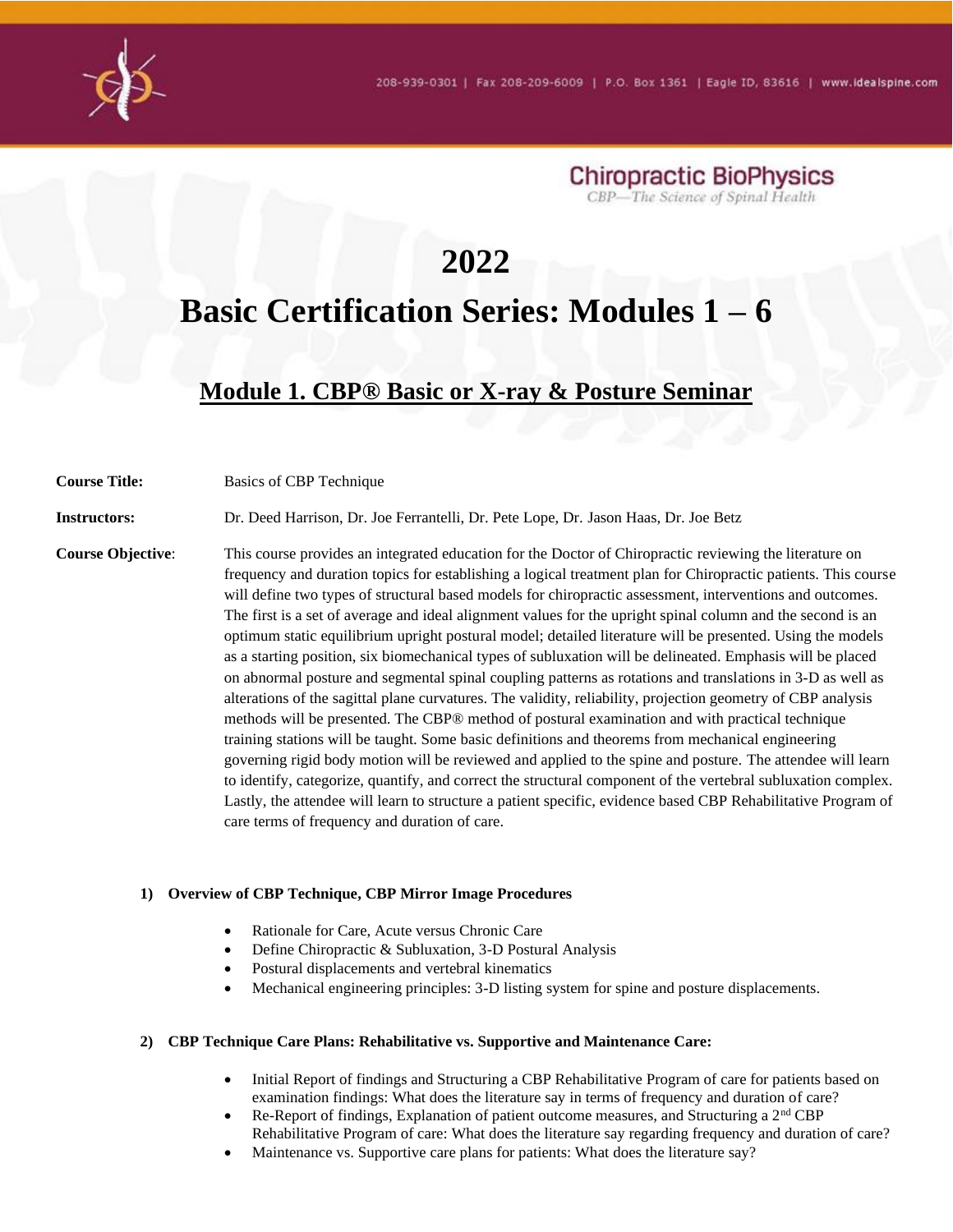### **3) Introduction to A system Analysis of 2-D CBP Procedures & Views, Equipment Alignment**

# **4) A System of 2-D Analysis:**

- Modified Riser-Ferguson
- Posterior Tangents
- CBP peer-reviewed published reliability studies.

# **5) Practical Technique Station Demonstrations**

- Postural analysis as rotations and translations
- Mirror image drop table adjusting for postural displacements
- Mirror image instrument adjusting for postural displacements
- Mirror image exercise for strength, flexibility, posture correction.

# **6) Health Disorders that May Positively Respond to Chiropractic Intervention and Management of Sagittal Plane Deformities:**

- ICA Best Practices—Research evidence indicates that over 330 health conditions have been reported to respond to Chiropractic.
- Indications and contraindications for the use of home orthotics: Denneroll, Compression extension traction wedge, and others.

# **7) Harrison Spinal Model as Goal of Care**

- Cervical Spine—Spine 1996 and 2004,
- Thoracic Spine—J Spinal Disorders 2002 and Spine 2003
- Lumbar Spine---J Spinal Disorders 1997 and J Orthopedic Res 1998.

### **8) 2-D Projection Physics & Image Distortion**

• 2-D Projection Physics of 3-D Human Posture (JMPT 1998, Chiropractic Technique 1996)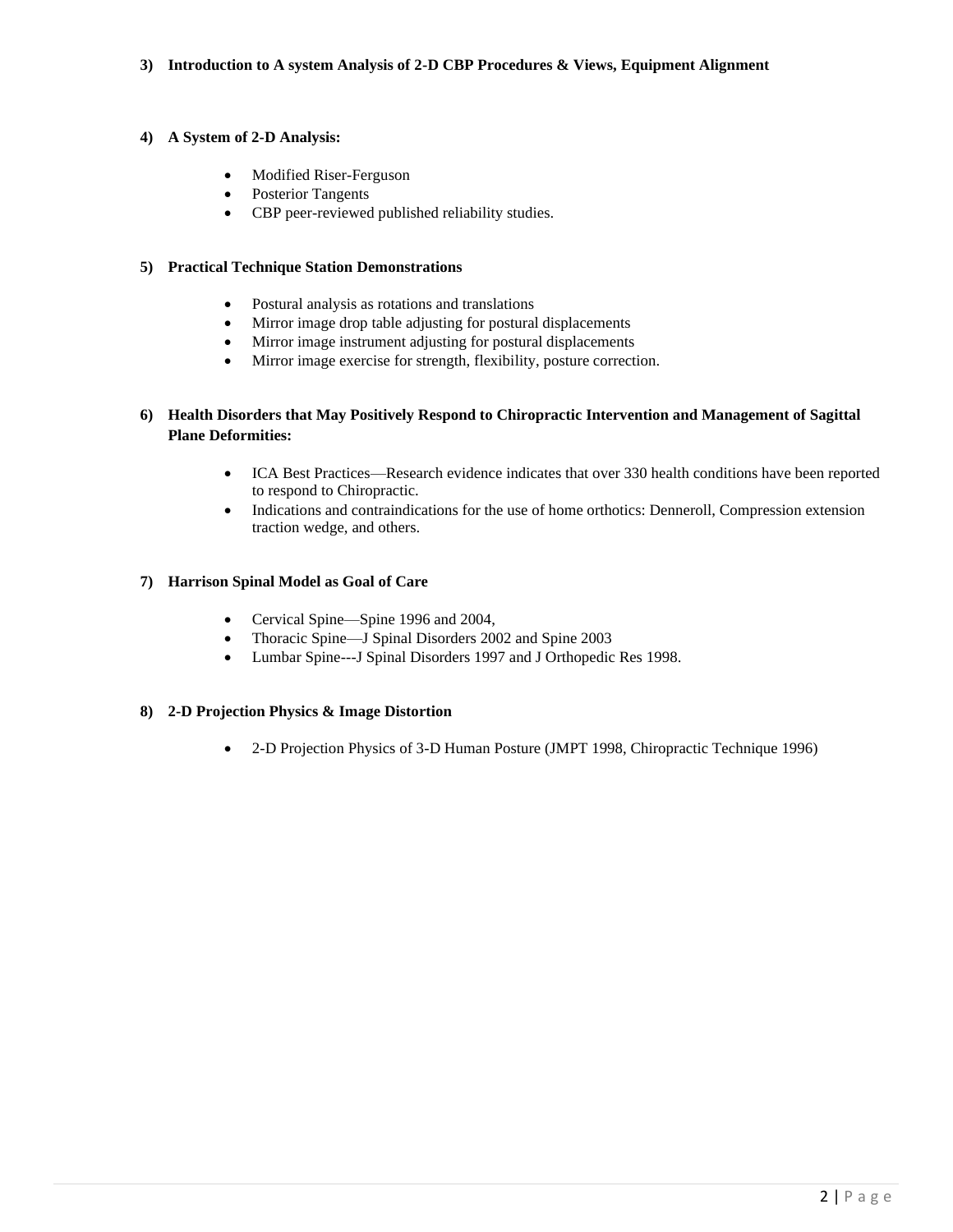# **Module 2. CBP® Drop Table Adjusting Seminar**

# **Course Title:** Drop Table Adjusting, Leg Length Inequality & Orthotic Intervention

**Instructors:** Dr. Deed Harrison, Dr. Pete Lope, Dr. Joe Ferrantelli, Dr. Jason Haas, Dr. Stu Currie

**Course Objective**: This course provides an integrated education for the Doctor of Chiropractic in the science and art of spine, posture, and lower extremity disorders. The total permutations of abnormal posture using formulas from probability theory will be delineated and a literature review on postural displacements as they correlate to patient conditions will be provided. The details of objective postural assessment and measurement will be reviewed. The Chiropractor will learn corrective global postural subluxation set-ups for the head, thoracic cage, & pelvis on a drop table. To provide diagnosis, analysis and course of care for short leg syndrome and lower extremity disorders. A survey of research material will be reviewed supporting the utilization and efficacy of Chiropractic Biophysics drop table technique treatment methods across a population of patients with chronic pain conditions.

# **1) Health Disorders that May Positively Respond to Chiropractic Intervention and Management of Sagittal Plane Deformities Using Spinal Orthotics:**

- Research evidence indicates that a variety of health conditions have been reported to respond to Chiropractic.
- Indications and contraindications for the use of home corrective orthotics to rehabilitate the sagittal plane curves: Cervical spine, lumbar spine, thoracic spine

### **2) CBP Technique Training Stations**

- In office Posture Analysis with Computerized Methodology
- Comprehensive visual analysis of posture displacements.
- Cervical, thoracic, and lumbo-pelvic corrective orthotic training—Denneroll Spine orthotic implementation with indications and contra-indications:
	- a) Sagittal cervical setups and case management
	- b) Sagittal thoracic setups and case management
	- c) Sagittal lumbar setups and case management

### **3) Biomechanics Principles of Postural Rotations and Translations in CBP technique set ups:**

### • **Structural Displacements**

- ➢ Segmental displacement
- ➢ Posture and spinal displacement patterns
- **Permutations of Postural Displacements**
	- $\triangleright$  Single postures of the head, thorax, and pelvis
	- $\triangleright$  Double, triple, quadruple, ..., sextuple combination postures of head, thorax, and pelvis equating to 728 unique postural combinations of each region

# **4) Categories of Biomechanical Principles and the Subluxation that will be reviewed and utilized to determine postural rotation and translations in technique set ups:**

- **Functional**
	- $\triangleright$  Hypo/Hyper mobility of spinal segments
	- $\triangleright$  Fixed segments
	- ➢ Aberrant motion or altered coupling
	- ➢ Coronal and Sagittal plane Hyper tonic muscles (spasm)
	- ➢ Coronal and Sagittal plane Asymmetrical muscle activity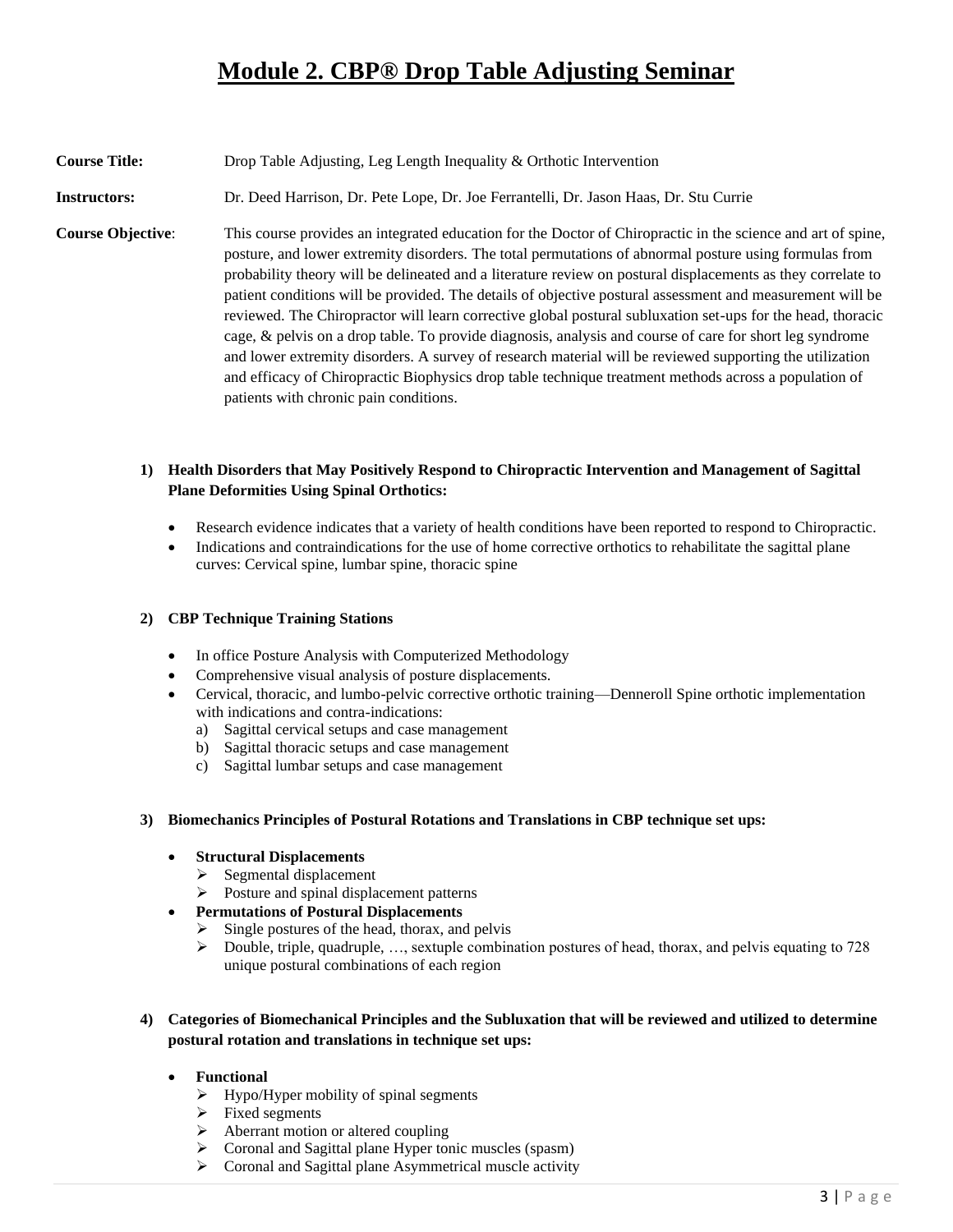# • **Review Postural Displacements Correlated to Health Disorders**

➢ The prevalence of lateral head shift postures in a patient population: A correlation of posture magnitude, pain, and demographic variables.

### **5) Objective Measurements of Postural Displacements**

- Types of postural measurement devices
- Reliability and validity of postural measurement devices
- PostureScreen computerized photographic measurement of 3-D postural displacements: Reliability and validity studies
- Clinical implementation of the Posture Analysis systems and understanding the reported measurements: Posture Index scale.

### **6) Comprehensive CBP Drop Table set-ups with Biomechanical Principles.**

- How to utilize Postural rotations and translations in drop table set-ups
- Single, double, and triple combination global postural subluxation set-ups for the head, thoracic cage, and pelvis on a drop table
- AP Full Spine Drop Table Mirror-Image Adjusting
- Lateral Full Spine Drop Table Mirror-Image Adjusting

### **7) Comprehensive CBP Drop Table set-ups with Biomechanical Principles.**

- Double, and triple combination global postural subluxation set-ups for the head, thoracic cage, and pelvis on a drop table
- AP Full Spine Drop Table Mirror-Image Adjusting
- Lateral Full Spine Drop Table Mirror-Image Adjusting.

#### **8) Practical Station Demonstrations**

- Drop Table Mirror Image Adjustments:
	- d) AP Cervical Drop Table Mirror-Image Adjusting
	- e) AP Thoracic Drop Table Mirror-Image Adjusting
	- f) AP Pelvic Drop Table Mirror-Image Adjusting
	- g) Sagittal Drop Table Mirror-Image Adjusting.

#### **9) Research and Evidence for Chiropractic Structural Based Programs of Care**

- Review randomized trials for cervical lordosis rehabilitation
- Review randomized trials for lumbar lordosis rehabilitation
- Review CBP corrective care protocol of care with Frequency and Duration

#### **10) Anatomical vs. Functional Leg Length Inequality & Foot Disorders**

- Understanding the functional vs. functional short leg
- Incidence and prevalence of leg length disorders
- Reliability and validity of leg length assessments
- Sacral obliquity and anomalies mimicking leg length discrepancies
- Health consequences of leg length discrepancies
- Interventional orthotics for leg length discrepancies and pelvic asymmetry

#### **11) Review course material, summarize.**

- Question and Answer and case study presentations.
- Review drop table posture setups.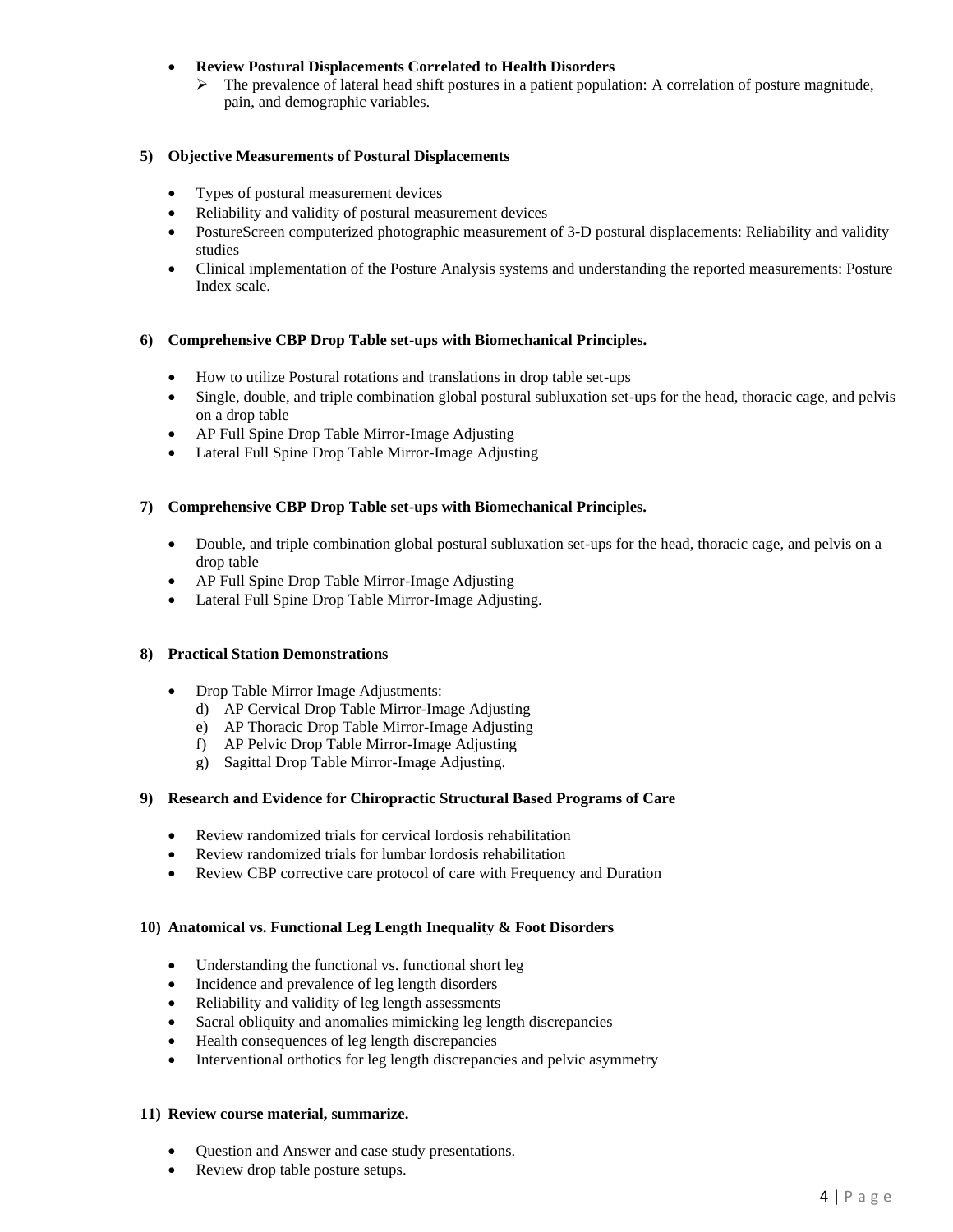# **Module 3. CBP® Instrument Adjusting & Upper Cervical Seminar**

**Course Title:** Mirror Image Instrument Adjusting & Upper Cervical Analysis

**Instructors:** Dr. Deed Harrison, Dr. Pete Lope, Dr. Joe Ferrantelli

**Course Objective**: This course provides an integrated education for the Doctor of Chiropractic in the science and art of upper cervical spinal disorders with application to instrument adjusting for full spine postural subluxations and joint fixations. The Chiropractor will learn how posture displacement influences the upper cervical spine as well as normal joint kinematics and instability analysis of the upper cervical spine. The biomechanics and neurophysiological mechanisms of instrument adjusting techniques will be reviewed with indications for different techniques of segmental versus postural adjusting. Corrective global postural subluxation set-ups for the head, thoracic cage, and pelvis with a hand-held instrument used to adjust the upper cervical area will be reviewed as will segmental adjusting techniques for upper cervical subluxation/displacements. The DC will learn at least one proper side and opposite side type of set up for each of the head to thoracic spine postures and the DC will learn one proper side and opposite side type of set up for each of the very common full spine postures. Upper cervical flexion/extension subluxation/fixations of the occiput on atlas and their corrective adjustments will be described and demonstrated. The details of case management using these instrument adjusting methods will be covered using a variety of case studies for a comprehensive picture of clinical application of this course material. Last, a survey of research material will be reviewed supporting the utilization and efficacy of the course materials in patient populations

### **1) Upper Cervical Positioning & Analysis Studies**

- Introduction to postural and spinal analysis using a cartesian coordinate system, relative & absolute rotation angles, degrees of freedom, basic theorems
- Introduction to upper cervical analysis, reliability studies, assessments
- Clinical outcome studies of upper cervical Chiropractic adjustments.

### **2) Head Posture and Upper Cervical Spine Kinematics**

- Analyzing the upper cervical spine in lateral head translations
- Analyzing the upper cervical spine in axial (y-axis) head rotations
- Analyzing the upper cervical spine in lateral flexions of the head.

### **3) Mirror Image Instrument Adjusting Setups & Upper Cervical Specific**

- Head to thoracic single, double, and triple combination postural/spine adjustments
- Thorax to pelvis single, double, and triple combination postural/spine adjustments
- Pelvis to feet single, double, and triple combination postural/spine adjustments
- Full spine postural/spine adjustments

### **4) Practical Stations**

- Hand-held cervical instrument for AP viewed postures (standing)
- Hand-held cervical instrument for AP viewed postures (side posture)
- Hand-held cervical Instrument for Lateral viewed postures
- Upper Cervical specific adjustments on the drop table.
- **5) Health Disorders that May Positively Respond to Chiropractic Intervention and Management of Sagittal Plane Deformities:**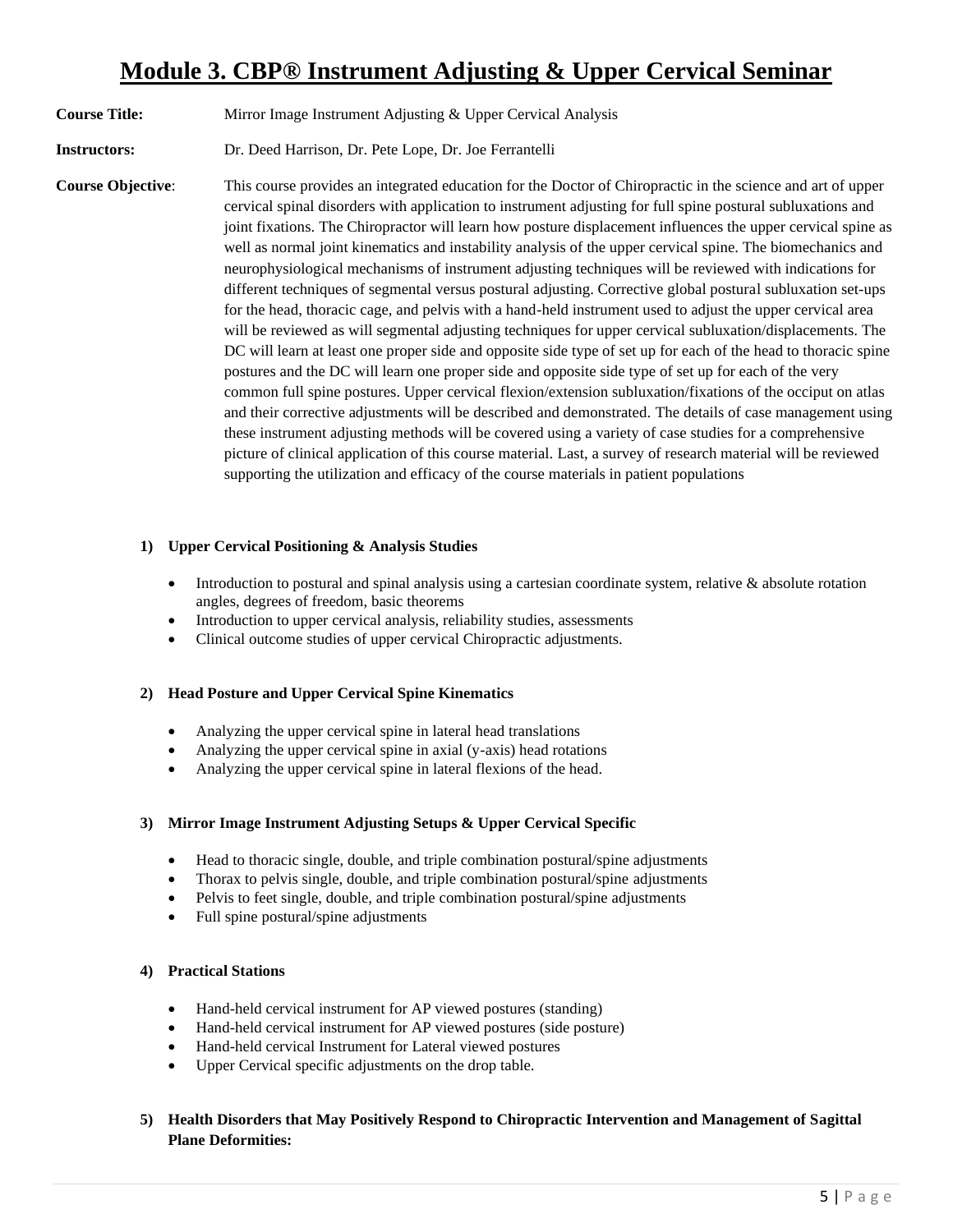- ICA Best Practices—Research evidence indicates that over 330 health conditions have been reported to respond to Chiropractic.
- Chiropractic and Scoliosis Reduction: A Review of the Literature
- Indications and contraindications for the use of home corrective orthotics.

### **6) Upper Cervical Kinematics and Instability**

- Anatomy and Biomechanics of the upper cervical spine
- Flexion/extension kinematics of the upper cervical spine
- Lateral bending and axial rotation kinematics of the upper cervical spine
- Instability cutoff values of upper cervical spine movements.

# **7) Drop Table Adjustments for Upper Cervical Subluxations/Fixations**

- Flexion subluxation/fixation of the occiput on atlas
- Extension subluxation/fixation of the occiput on atlas
- Flexion fixation/subluxation of the atlas on C2
- Extension fixation/subluxation of the atlas on C2
- Pseudo-subluxation of C2 to C3.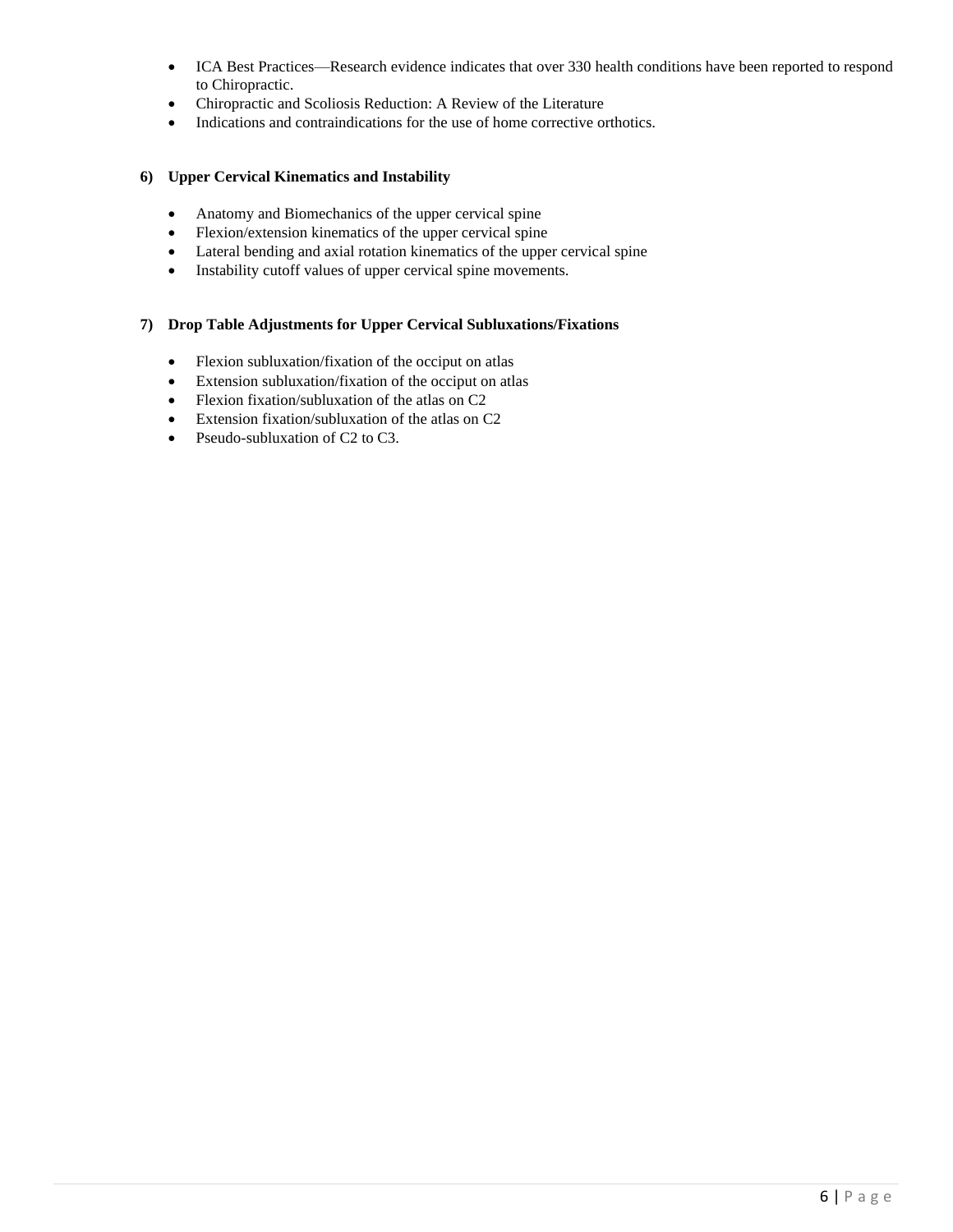# **Module 4. CBP® Cervical Rehab**

**Course Title:** CBP Structural Rehabilitation of the Cervical Spine

**Instructors:** Dr. Deed Harrison, Dr. Joe Ferrantelli, Dr. Donald Meyer, Dr. Jason Jaeger

**Course Objective:** This course provides an integrated education for the Doctor of Chiropractic in the science and art of cervical spine disorders. Detailed literature reviews covering the crisis of cervical disorders in patient populations, the role of spinal manipulative therapy and structural correction of sagittal cervical lordosis will be covered. Normal average and ideal values for the cervical lordosis will be reviewed. Detailed categories of head to thorax postures, spine kinematics and abnormalities of the sagittal cervical lordosis will be learned. The Chiropractor will learn appropriate application and timing of postural and functional exercises for the cervical spine designed to correct spinal subluxation and strengthen the cervical and upper thoracic spine tissues. The Chiropractor will be introduced to 16 categories of sagittal cervical traction and 3 methods of coronal cervical traction with demonstrations for structural rehabilitation of the cervical spine. Indications and contraindications to these new structural rehabilitation procedures will be reviewed. The details of case management using these structural rehabilitation methods will be covered using a variety of case studies for a comprehensive picture of clinical application of this course material. A survey of research material will be reviewed supporting the utilization and efficacy of CBP technique structural rehabilitation treatment methods across a population of patients.

# **1) Structural Rehabilitation of the Cervical Spine & Relationship to Chiropractic**

- The difference and similarities between functional and structural cervical spine rehabilitation procedures
- Basic biomechanics of cervical spine postural displacements**:** disc and muscular loads leading to acceleration of cervical degeneration and disorders
- Review of the Literature Defining the Cervical Lordosis in Health & Disease
	- A. Ideal and Average values in adults and children
	- B. Cervical lordosis & neck pain & headache syndromes
	- C. Cervical lordosis and motor vehicle crash collisions
	- D. Cervical lordosis & degeneration of the disc and vertebra

### **2) Understanding the Posture Spine Connection & Abnormal Cervical Configurations**

- Cervical spinal kinematics and coupling for cervical-thoracic posture displacements
- Double and triple postural combinations and their associated spinal kinematic appearance
- Differentiating 'simple' postural displacement patterns of the spine versus complicated, injury related spine displacement types and subluxations.

### **3) Body Weighting and Dynamic Head/Neck Braces for Cervical Rehabilitation**

- History of and clinical indications for use of body weighting for reducing postural/spinal subluxations of the cervical-thoracic region
- Clinical indications for dynamic postural/spine rehabilitation using head/neck remodeling braces
- Case presentations of patients with cervical spine disorders describing the details of patient management using body weighting and dynamic braces.

### **4) Mirror Image Exercises of the Cervical-Thoracic Region**

- Mirror image exercise implementation and application into a chiropractic practice: equipment needs, timing, and appropriate supervision of patient populations
- Mirror image exercise for head and cervical postural displacements
- Mirror image exercise for strength and conditioning in cervical postural displacements.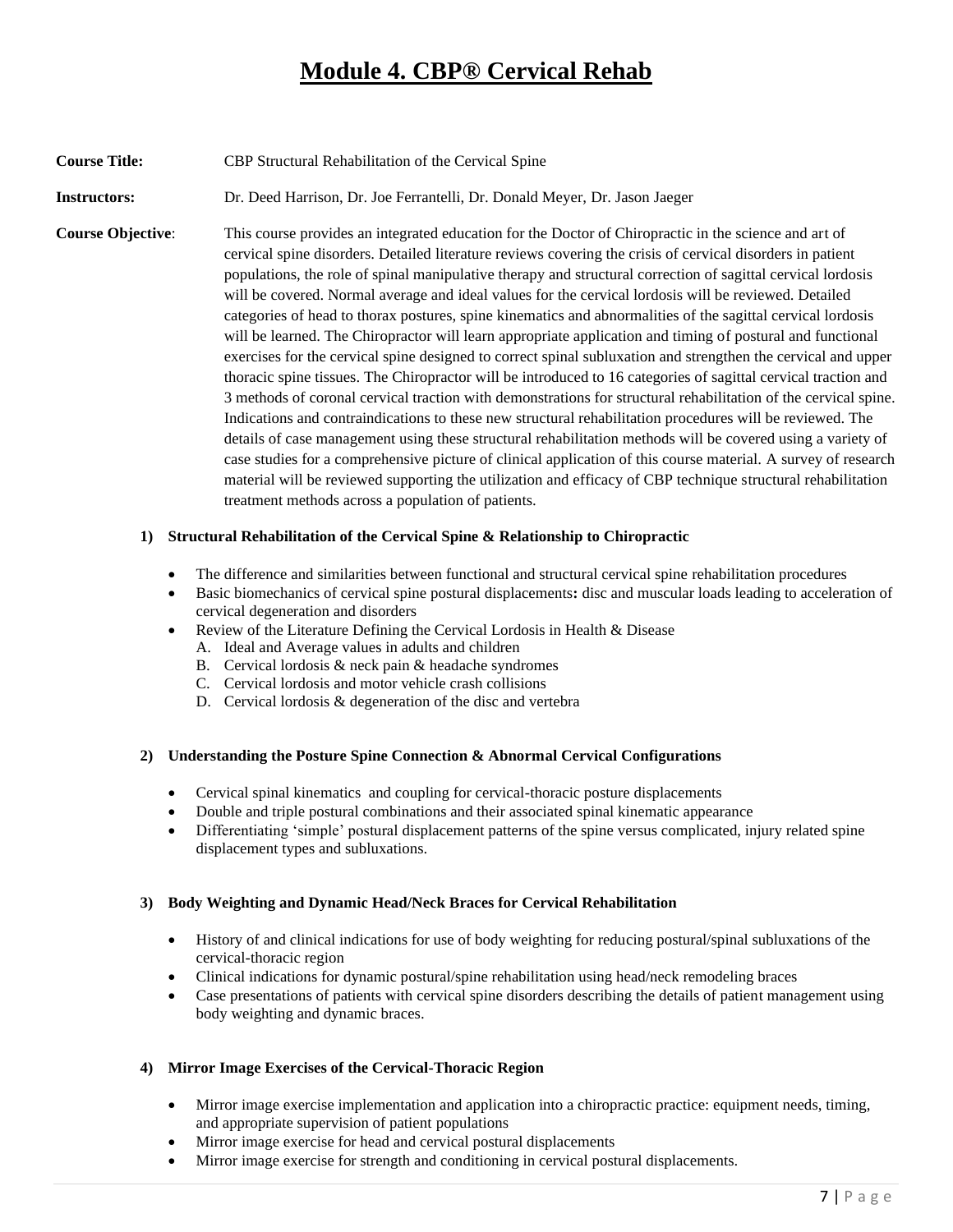# **5) Practical Demonstration Set-Ups**

- Pope 2-Way cervical 3-point bending traction method
- DeGeorge Compression extension cervical spine traction method
- Compression extension 2-way cervical spine traction method
- Coronal & Sagittal plane head translation traction methods
- Mirror-Image Exercises for cervical spine/postural subluxations
- Body weighting and dynamic braces for cervical spine/postural subluxations
- Drop Table and Instrument Mirror-Image Adjusting.

### **6) The Model of the Future is Here: Corrective Chiropractic Health & Wellness**

- Examination of clinical practices inhibiting successful implementation of Structural and Functional rehabilitative procedures.
- Quantitative and qualitative reporting along with examples of evidence based reports on postural deviation, spine deviation, nutritional implementation, and physical exercise-therapy modalities.
- Learning to balance structural based Chiropractic with the physical needs of specific patient populations in order to foster long-term patient centered care.
- The DC-PT relationship in a real world postural corrective care rehabilitation care plans.

### **7) Mirror Image Cervical Spine Traction Procedures and Protocols**

- How to Progress the Patient into Cervical Spine Traction Procedures
- 4 Types of Lateral Cervical Traction Methods with 16 categories of sagittal subluxations
	- 1. Pope 2-way cervical traction: Indications & Contraindications
	- 2. DeGeorge compression extension traction: Indications & Contraindications
	- 3. Compression extension 2-way traction: Indications & Contraindications
	- 4. Meyer's cervical remodeling collar: Indications & Contraindications
- Home traction for the cervical spine: Indications & contraindications
- Postural Traction for Coronal Plane Displacements of the cervical spine
- Traction Procedures for disc herniations and canal stenosis of the cervical spine

### **8) Case Management & Studies Documenting Correction of the Cervical Spine**

- 4 CBP Randomized clinical control trials.
- Non randomized clinical control on CBP Pope 2-way cervical traction procedures for rehabilitation of cervical lordosis in chronic neck pain: APMR 2002
- Non randomized clinical control on CBP compression extension 2-way cervical traction procedures for rehabilitation of cervical lordosis in chronic neck pain: JMPT 2003
- Non randomized clinical control on CBP DeGeorge compression extension cervical traction procedures for rehabilitation of cervical lordosis in chronic neck pain: JMPT 2004
- CBP cervical traction in several case reports published in the peer-reviewed literature.
- CBP equipment and patient needs.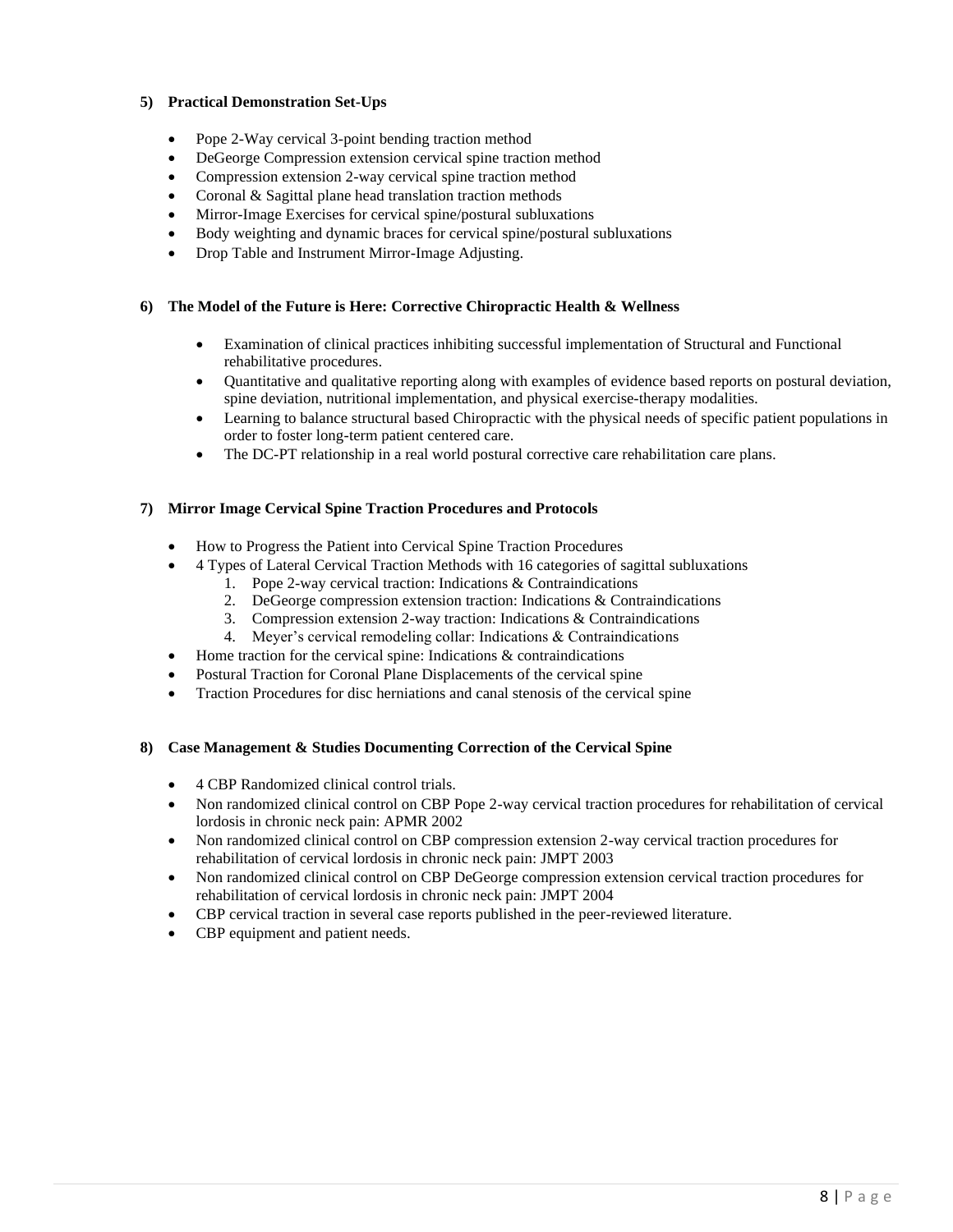# **Module 5. CBP® Lumbar Rehab**

**Course Title:** CBP Structural Rehabilitation of the Lumbar Spine

**Instructors:** Dr. Deed Harrison, Dr. Joe Ferrantelli, Dr. Donald Meyer, Dr. Jason Jaeger, Dr. Joe Betz

**Course Objective:** This course provides an integrated education for the Doctor of Chiropractic in the science and art of lumbopelvic disorders. Detailed literature reviews covering the crisis of lumbar disorders in patient populations, the role of spinal manipulative therapy and structural correction of sagittal lumbar lordosis will be covered. Normal average and ideal values for the lumbar lordosis will be reviewed as well the relationship of lumbar curvatures to patient health and disease conditions. Detailed categories of lumbo-pelvic postures, spine kinematics and abnormalities of the sagittal lumbar lordosis will be learned. The Chiropractor will learn appropriate application and timing of postural and functional exercises for the lumbar spine designed to correct spinal subluxation and strengthen the lower back tissues. The Chiropractor will be introduced to 17 categories of sagittal lumbar traction and 5 methods of coronal lumbar traction with demonstrations for structural rehabilitation of the lumbar spine. Indications and contraindications to these new structural rehabilitation procedures will be reviewed. The details of case management using these structural rehabilitation methods will be covered using a variety of case studies for a comprehensive picture of clinical application of this course material. A survey of research material will be reviewed supporting the utilization and efficacy of CBP technique structural rehabilitation treatment methods across a population of patients with chronic pain conditions.

### **1) Rehabilitation of the Lumbar Lordosis with practical in office and at home methods**

- Review of Pelvic morphology and implications and application to the lumbar lordosis
- Exercises for enhancing or reducing the lumbar lordosis
- Home orthotics to restore or rehabilitate the lumbar lordosis
- Mirror image traction and adjusting workshops.

### **2) Structural Rehabilitation of the Lumbar Spine & relationship to chiropractic**

- The low back pain crisis: incidence, prevalence, adolescent and adult low back pain
- Systematic review of spinal manipulative therapy for lumbar disorders: evidence on pain improvements and frequency and duration of Chiropractic intervention
- Basic biomechanics of lumbar spine postural displacements**:** disc and muscular loads leading to acceleration of lumbar degeneration and lumbar disorders
- Review of the Literature Defining the Lumbar Lordosis in Health & Disease
	- E. Ideal and Average values in Adults and Children
	- F. Lumbar Lordosis & Race or Ethnicity
	- G. Lumbar Lordosis & Low Back Pain Syndromes
	- H. Lumbar Lordosis & Spondylolisthesis
	- I. Lumbar Lordosis & Degeneration of the Disc and Vertebra

### **3) Understanding the Posture Spine Connection & Abnormal Lumbar Configurations**

- Lumbar spinal kinematics and coupling for thoraco-lumbar posture displacements
- Double and triple postural combinations and their associated spinal kinematic appearance
- Differentiating 'simple' postural displacement patterns of the spine versus complicated, injury related spine displacement types and subluxations.
- **4) Body Weighting and Dynamic Thoraco-Lumbar Braces for Lumbar Rehabilitation**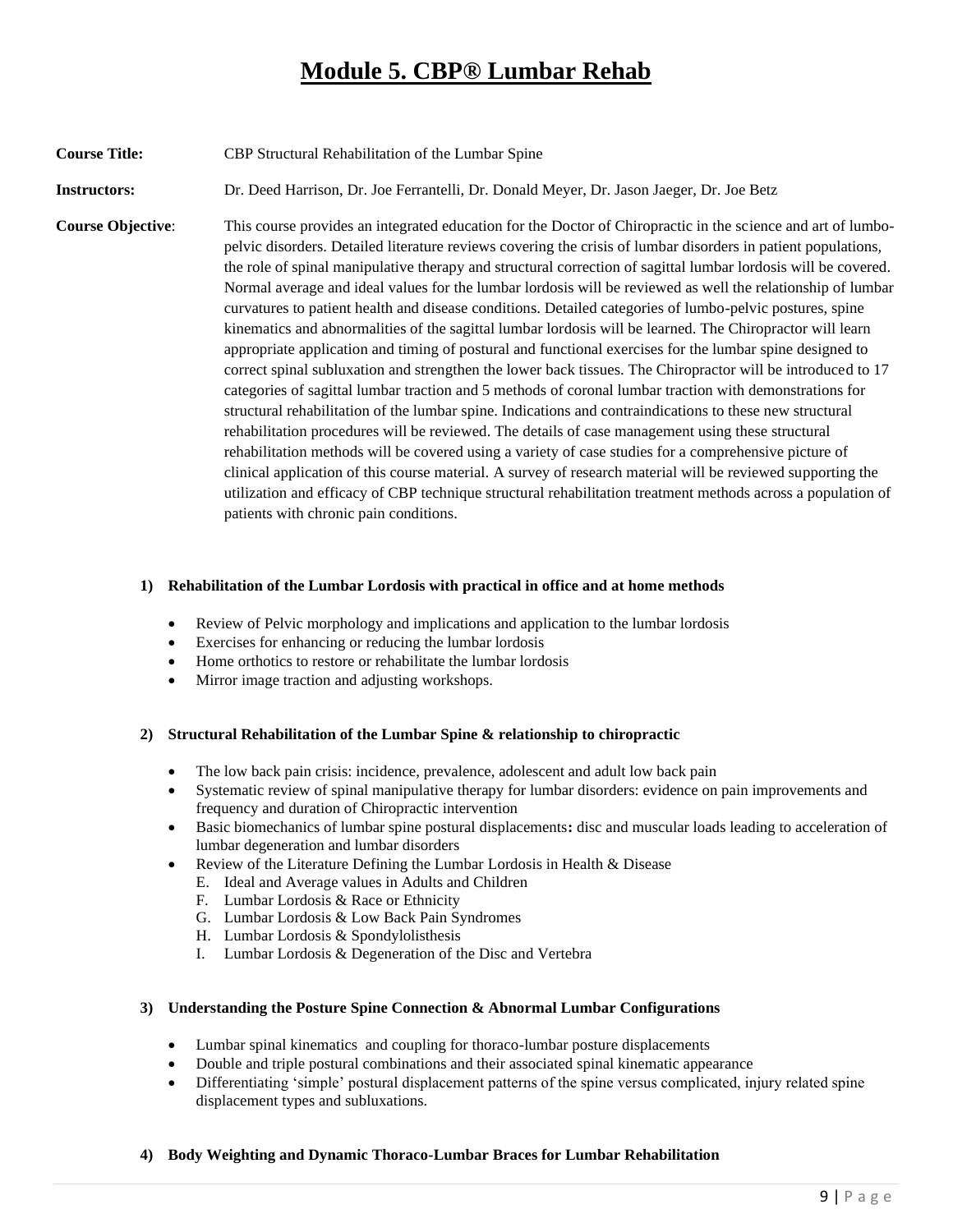- History of and clinical indications for use of body weighting for reducing postural/spinal subluxations of the thoraco-lumbo-pelvic region
- Clinical indications for dynamic postural/spine rehabilitation using thoraco-lumbar remodeling braces
- Case presentations of patients with lumbar spine disorders describing the details of patient management using body weighting and dynamic braces.

### **5) Mirror Image Exercises of the Thoraco-lumbar-pelvic Region**

- Mirror image exercise implementation and application into a chiropractic practice: equipment needs, timing, and appropriate supervision of patient populations
- Mirror image exercise for thoracic postural displacements
- Mirror image exercise for pelvic postural displacements and full spine exercises.

### **6) Intro to Mirror Image Traction Procedures and Protocols**

- How to Progress the Patient into Lumbar Spine Traction Procedures
- 4 Types of Lateral Lumbar Traction Methods with 17 categories of sagittal subluxations
	- 1. Supine 3-Point Bending Lumbar Traction: Indications & Contraindications
	- 2. Standing 3-Point Bending Lumbar Traction: Indications & Contraindications
	- 3. Sagittal Translation Traction: Indications & Contraindications
	- 4. Hip Extension Traction: Indications & Contraindications.
- Postural Traction for Coronal Plane Displacements of the Lumbar Spine
- Traction Procedures for Disc Herniations and Canal Stenosis of the Lumbar Spine

### **7) Practical Demonstration Set-Ups**

- Standing 3-point bending Lumbar Traction Method
- Supine 3-point bending Lumbar Traction Method
- Coronal & Sagittal plane trunk translation traction methods
- Mirror-Image Exercises
- Body weighting and dynamic braces
- Assessing the patient for orthotic intervention: Demonstrate and give the rationale for correct gait-referenced casting technique.

# **8) Health Disorders that May Positively Respond to Chiropractic Intervention and Management of Sagittal Plane Deformities**

- ICA Best Practices—Research evidence indicates that over 330 health conditions have been reported to respond to Chiropractic.
- Indications and contraindications for the use of home orthotics to improve the sagittal lumbo-pelvic alignment: Lumbar Denneroll, Thoracic Translation Blocks.

### **9) Case Management & Studies Documenting Correction of the Lumbar Spine**

- Non randomized clinical control on CBP lumbar traction procedures for rehabilitation of lumbar lordosis in chronic low back pain: APMR 2002
- CBP lumbar traction in a case series of 3 patients with the flat back syndrome (lumbar kyphosis) and consequent disability: J Chiro Ed 05
- CBP lumbar traction in a case of chronic low back pain with radiculopathy due to disc herniations: JMPT 2004
- CBP equipment and patient needs.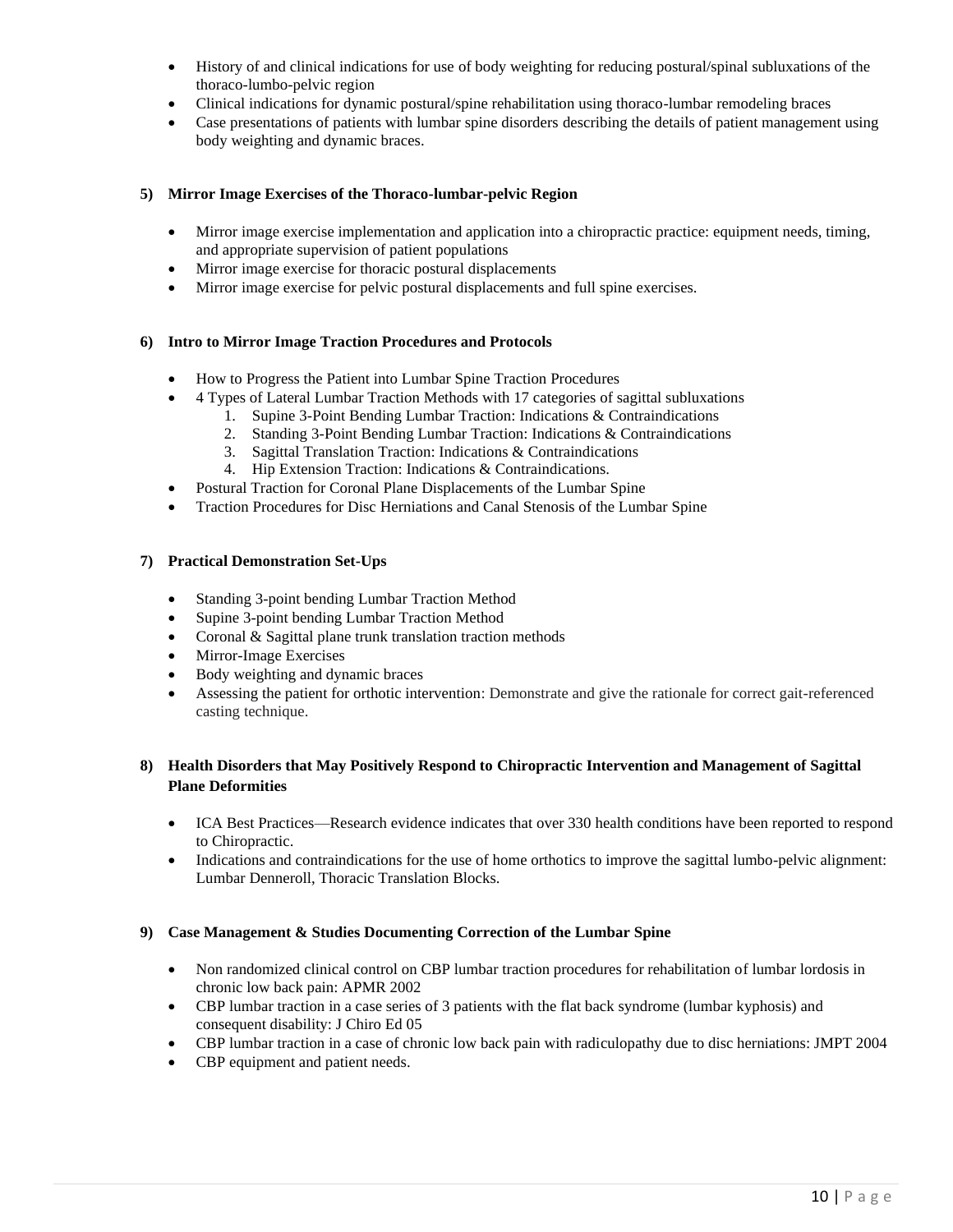# **Module 6. CBP® Thoracic Rehab & Case Management**

### **Course Title:** Structural Rehabilitation of the Thoracic Spine & CBP Case Management

**Instructors:** Dr. Deed Harrison, Dr. Joe Betz, Dr. Joe Ferrantelli, Dr. Don Meyer, Dr. Jason Jaeger

**Course Objective**: This course provides an integrated education for the Doctor of Chiropractic in the Art and Science of chiropractic with an emphasis on postural and spinal distortions of the thoracic spine. Normal values for the sagittal plane of the thoracic kyphosis will be detailed from the literature and age related changes of the thoracic spine are reviewed. The relationship of the thoracic spine to the lumbar and cervical regions will be discussed. A major emphasis is placed on understanding the role of thoracic spine disorders and subluxations to patient health and disease conditions. Examination and documentation procedures will be reviewed mainly for thoracic vertebral subluxation complexes but lumbar and cervical subluxation complexes will be reviewed too. Chiropractic adjustive and rehabilitative treatment techniques for thoracic, lumbar, and cervical subluxations will be detailed. A survey of research material will be reviewed supporting the utilization and efficacy of Chiropractic Biophysics technique treatment methods across a spectrum of patient conditions.

### **1) Thoracic Spine Biomechanics, Subluxation Patterns, & Health Disorders**

- Review of thoracic kyphosis normative data for pediatrics, adults, and geriatrics
- Review of the Harrison sagittal plane spinal thoracic model
- Biomechanics of thoracic posture displacements
- Altered thoracic kyphosis and postural displacements and health consequences
- Home Care and in office rehabilitation methods for improving the thoracic kyphosis
- CBP Mirror Image Training workshop.

### **2) Thoracic Spine Biomechanics, Subluxation Patterns, & Health Disorders**

- Review of thoracic kyphosis normative data for pediatrics, adults, and geriatrics
- Review of the Harrison sagittal plane spinal thoracic model
- Biomechanics of thoracic posture displacements
- Altered thoracic kyphosis and postural displacements and health consequences

### **3) Detailed Overview of CBP Examination Procedures**

- Structural based outcome measures: PosturePrint® Posture analysis and spine alignment
- Functional based outcome measures: Range of motion, Algometry, Semg, etc
- When and which outcome questionnaires: Numerical rating scale, Oswestry low back pain, Neck disability index, SF-36, SF-12, SF-10
- 6-12 Visit Interim-examination: What outcome assessments to include and why?
- 24-36 Visit Re-evaluation: What outcome assessments to include and why?
- Long-term Follow-up Examination procedures: When should these be performed, what outcome assessments to include and why?

### **4) Thoracic Spine and Posture Subluxations: Thoracic Kyphosis Types**

- Thoracic Kyphosis and its relationship to lumbar & cervical curve correction
- Thoracic straight spine syndrome due to congenital narrowing of the chest diameter.